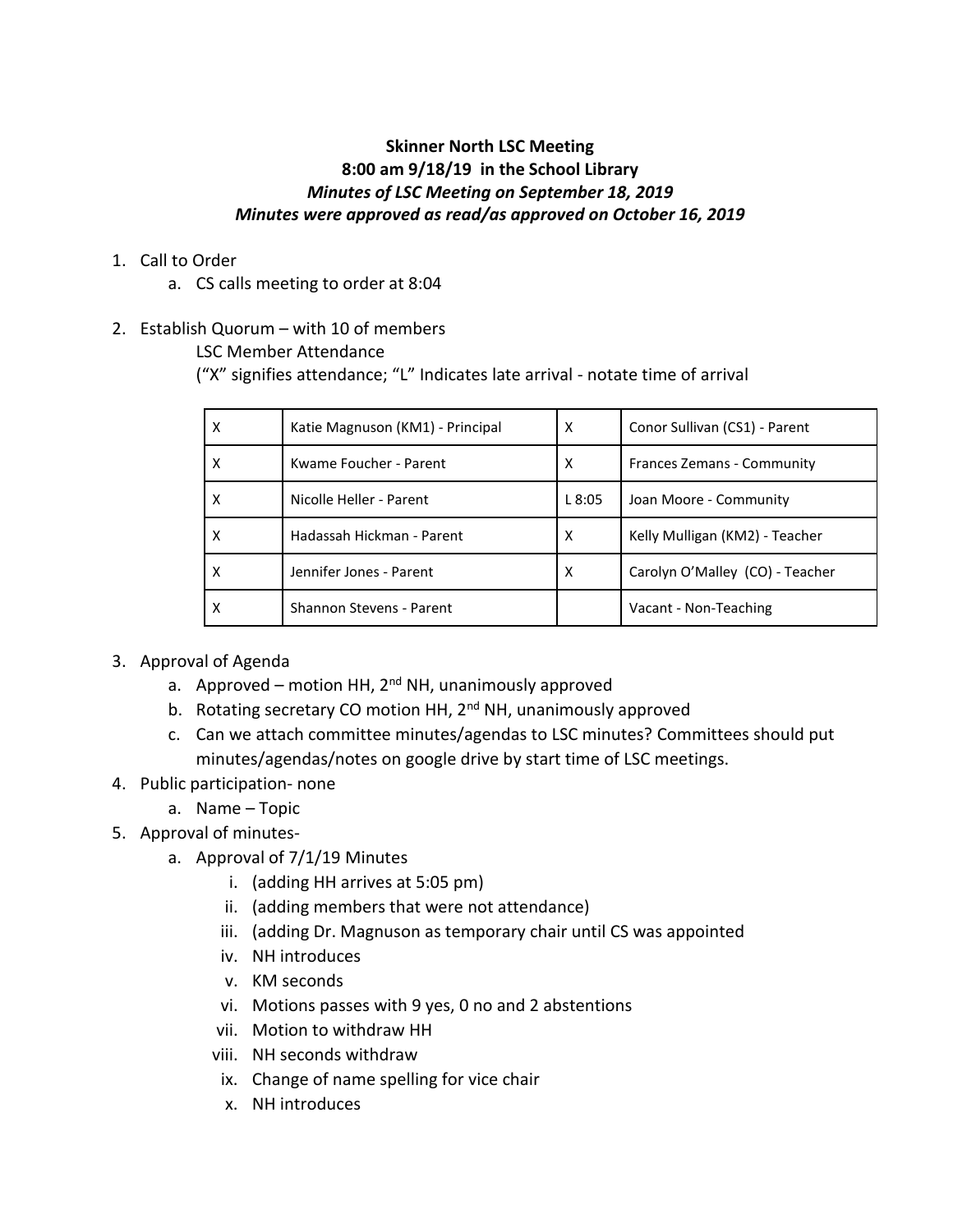- xi. KM2 seconds
- xii. Motions passes with 9 yes, 0 no and 2 abstentions
- 6. Announcements/Introduction of Guest
	- a. Speaker-
	- b. Brief Summary-
- 7. LSC Chairperson Report
	- a. Given by Conor Sullivan
	- b. Brief Summary-Roberts rules of order being used to track meetings-fair voice for everyone. Chicago Magazine ranks SN at #2.
- 8. Principal's Report
	- a. Given by Dr. Magnuson
	- b. See Appendix A (*Principal's Report*)
- 9. Committee Reports
	- a. Bylaws Committee
		- i. Given by HH
		- ii. Brief Summary- Include general language that refers to parents as parents, guardians, care givers.
		- iii. Proposed changes to article IV- options 1c and 2c.
		- iv. Shift sections 2-7 down one numerical level.
		- v. Principal Evaluation committee must be chaired by LSC member.
		- vi. CIWP must be chaired by principal.
		- vii. Any parent of SN individual can be elected chair a committee as long as they have an LSC member to be a liaison.
		- viii. All committee chairs must take CPS FOIA and OMA training within 30 days of election.
		- ix. Adding Diverse Needs committee language to committee bylaws.
		- x. Section 3 Parliamentary Authority- change wording from govern to guide.
	- b. Professional Personnel Leadership Committee (PPLC)
		- i. Given by NONE
		- ii. Brief summary
	- c. Wellness Committee
		- i. Give by SP
		- ii. Brief summary- 9/19/19 first meeting, student wellness, teacher/admin wellness
	- d. Skinner North Upper Grade (SNUG) Committee
		- i. Given by Holly
		- ii. Brief summary- 9/18/19 first meeting, identify goals, SNUG forum at HS fair, HS entrance exam prep. at SN
	- e. Continuous Improvement Work Plan (CIWP)
		- i. Given by KM1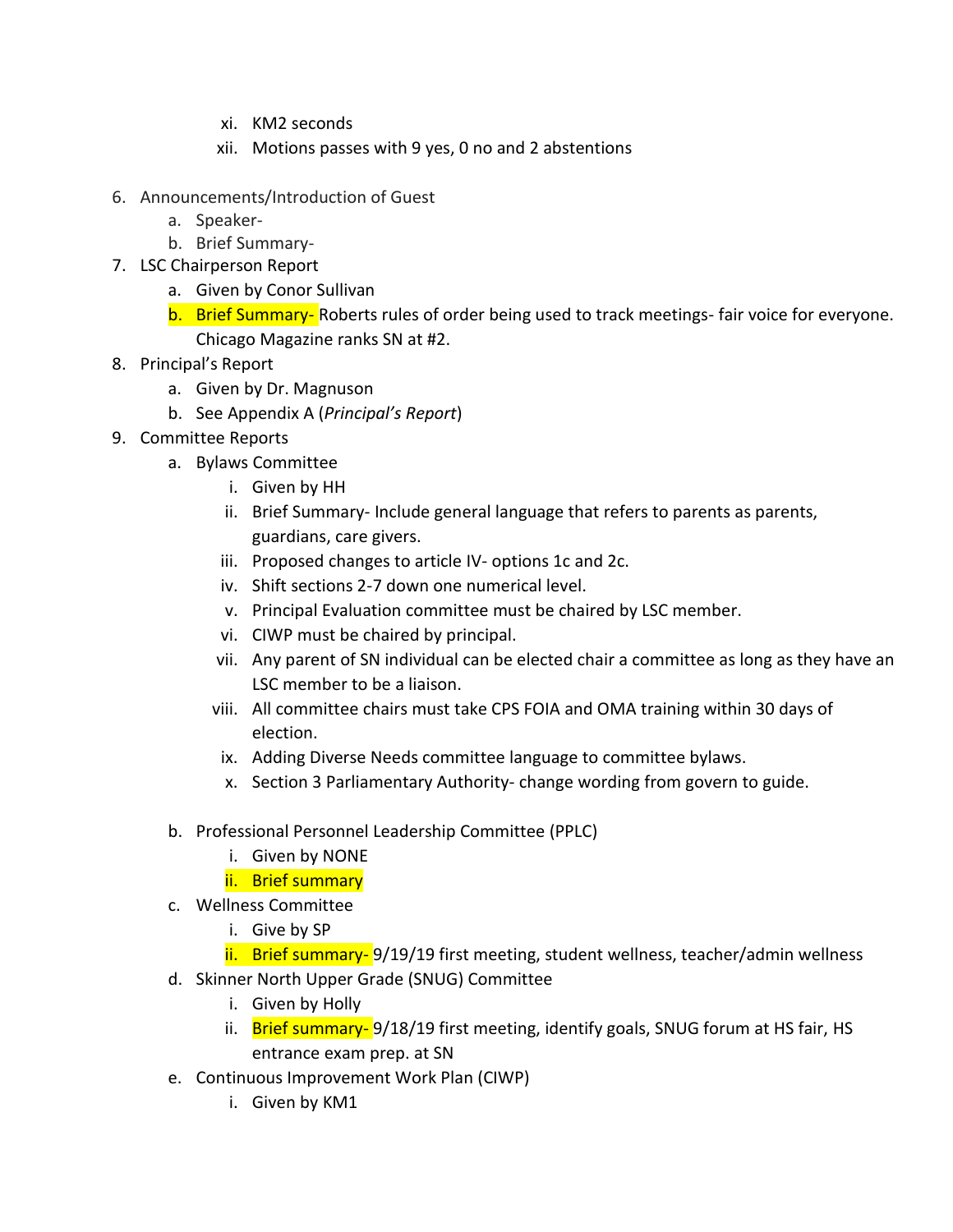ii. Brief summary- ITL meeting reviewed CIWP, staff is monitoring CIWP, 11.6.19 is first meeting 8:00 am.

- f. Diverse Needs Committee
	- i. Given by JJ
	- ii. Brief Summary- First meeting was last year, staff member as co-chair, meeting dates being set via e-mail pole
- g. Principal Evaluation Committee
	- i. Given by NONE
	- ii. Brief summary
- 10. Old Business
	- a. Approve fundraisers
		- i. walk a thon and fitness challenge- September 27 push for fundraising, date of walk is October 25, fundraising goes to SN not FOSN.
			- 1. NH motions that we approve
			- 2. HH seconds
			- 3. Motion passes with 11 yes, 0 no and 0 abstention
		- ii. Starry Night- End of March (Saturday evening), Fairly in Westtown
			- 1. NH motions that we approve
			- 2. HH seconds
			- 3. Motion passes with 11 yes, 0 no and 0 abstention
		- iii. Mattress Sale- sold more but less expensive so less money raised last year, Feb. or March for this year, adding sleep education program around the mattress sale
			- 1. NH motions that we approve
			- 2. HH seconds
			- 3. Motion passes with 11 yes, 0 no and 0 abstention
		- iv. Bridge the Gap- pledge drive for parents/guardians to donate, money stays with FOSN
			- 1. NH motions that we approve
			- 2. HH seconds
			- 3. Motion passes with 11 yes, 0 no and 0 abstention
	- b. Budget transfers & approvals
		- i. Motion to approve budget transfers from Fund 115, Acct 54125, Prog 219005 for recess support for \$5,631.90 to Fund 115, Acct 51300, Prog 29001 Funds for regular position pointer to clear negative balance
		- ii. Fund 115, Acct 55005, Prog 222209 for equipment for \$10,000 to Fund 115, Acct 51300, Prog 290001 Funds for regular position pointer to clear negatives
		- iii. NH introduces line 4
		- iv. HH seconds
		- v. NH introduces line 12
		- vi. HH seconds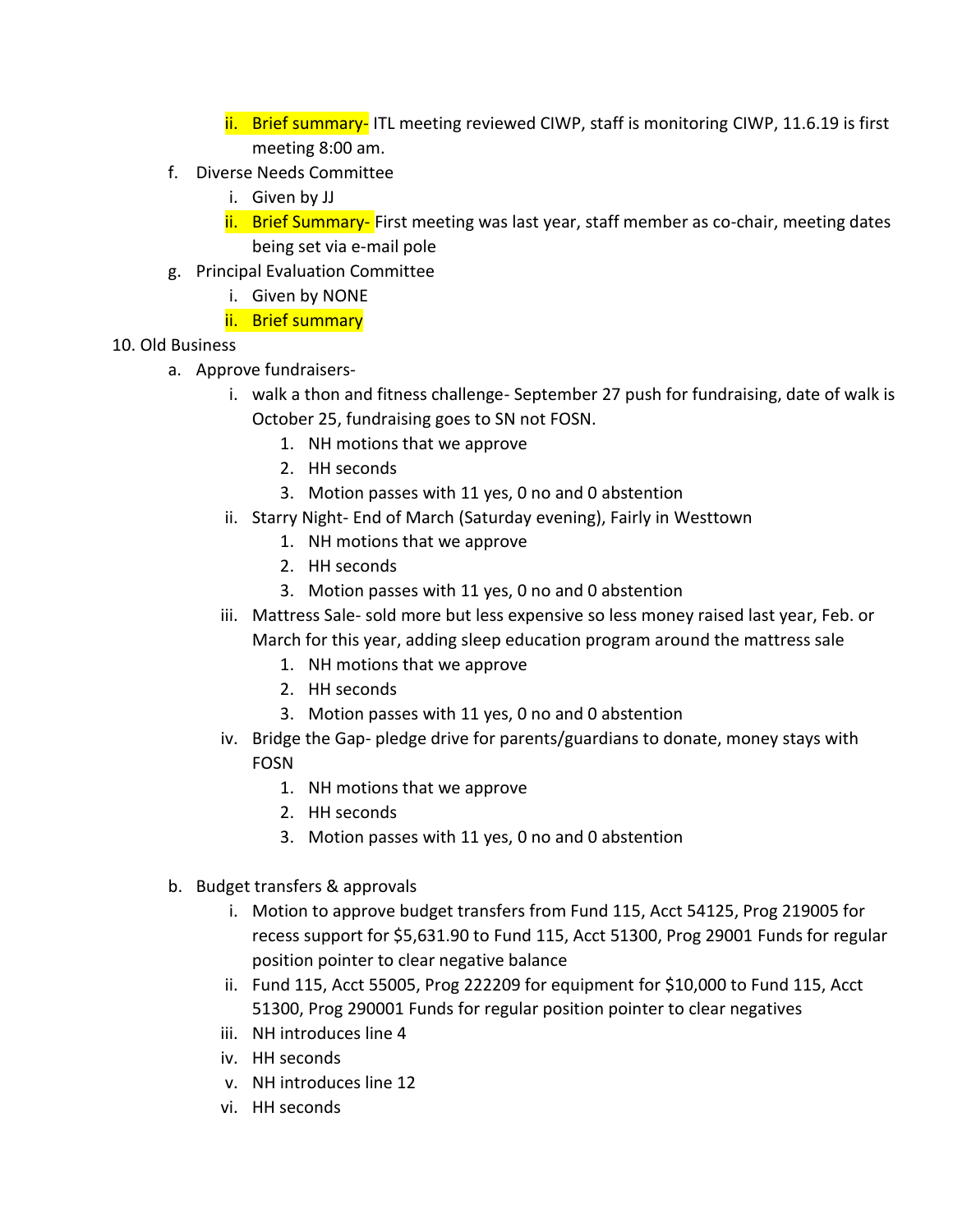- vii. Motion passes with 1 yes, 0 no and 0 abstention
- 11. Public participation
	- a. Role at Skinner North/Topic
	- b. FoSN Given the accumulation of savings, taking on new projects within Skinner North. FoSN is working with CPS facilities is bidding for auditorium upgrades, equipment, improving the front doors and adding awning in back, technology system (audio/visual system for parent library and students).
	- c. Parent/ New Hires- How are they integrated? (Onboarding training program with current staff, monthly meetings with mentor/mentee, support by the admin that is not evaluating them, grade level partner is also a go to, instructional walk-throughs for new staff, RC training in the summer and throughout the year.
	- d. Parent/ attaching name and LSC member for political advocacy. "I speak for myself…"
	- e. Parent/ Holiday gift giving and teacher appreciation gifts- online payments and pool all the money together and divide evenly to staff?
	- f. Parent/ LSC times are inconvenient for working parents. (add to old business)
- 12. New business- JJ looking into safety solutions for the street- adding crossing

# 13. Adjournment

- a. NH motions at 10:05
- b. HH seconds
- c. Motion passes with 11 yes, 0 no and 0 abstention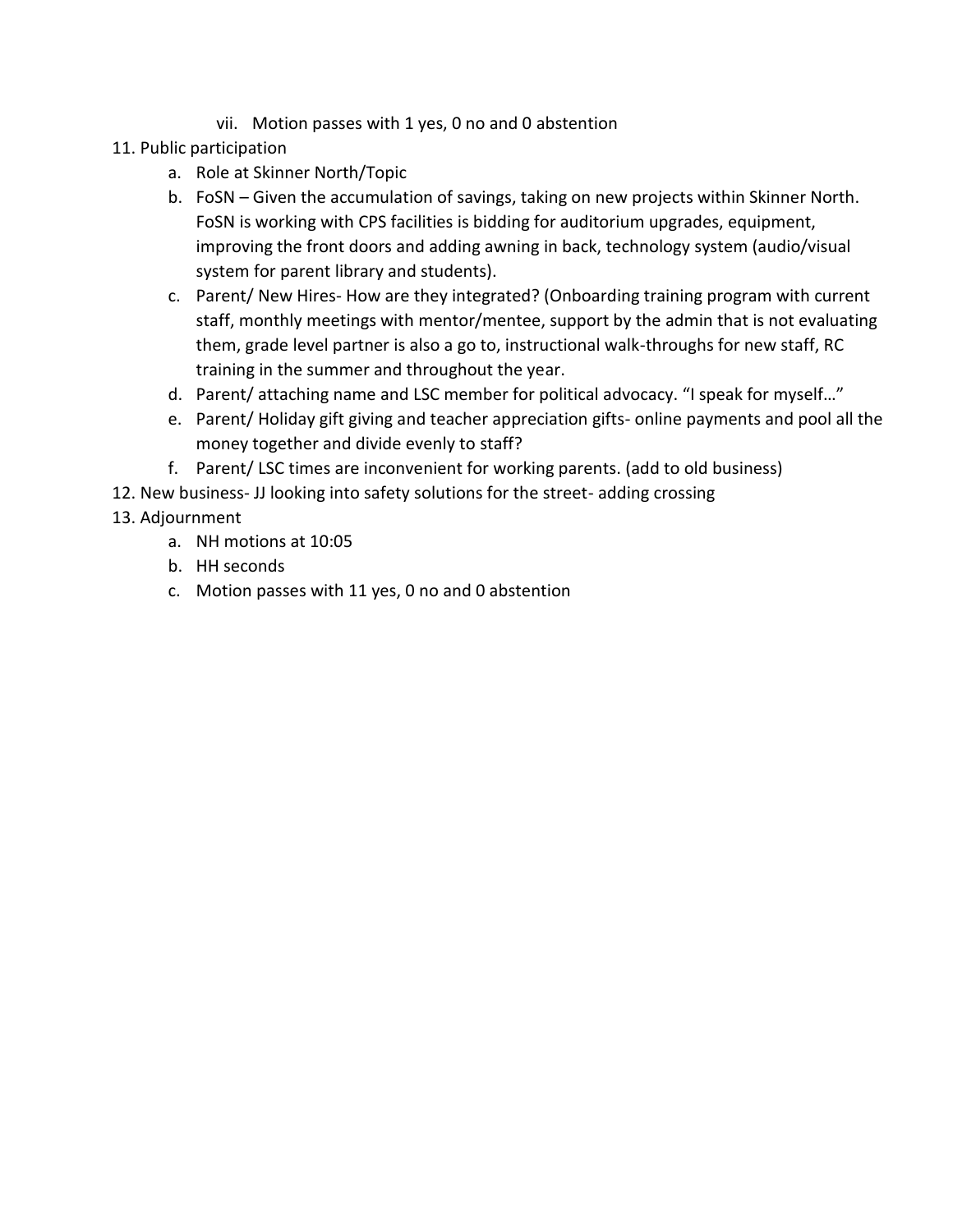#### **Appendix A**

CIWP 1 - Culture & Structure for Continuous Improvement: Professional Learning

CIWP 2 - Expectations for Quality & Character of School Life: Student Voice, Engagement & Civic Life

CIWP 3- Expectations for Quality & Character of School Life: Parent & Family Partnership

### **September 18, 2019**

# **Principal's Monthly Report to the Local School Council**

Competency A: Champions teacher and staff excellence through a focus on continuous improvement to develop and achieve the vision of high expectations for all students

- Professional learning week for teachers included a focus on SEL and related topics, instructional topics focused on culturally relevant pedagogy, and a district-wide training on Chronic Conditions, Supporting Transgender, Nonbinary and Gender Nonconforming Students, Reporting and Preventing Sexual Abuse. Plan aligns with our CIWP goals. **(CIWP 1, 2, 3)**
- NWEA assessment began this week. Teacher will update classrooms on their testing schedule. We use this data as a starting point for differentiated instructional planning for the year. Grade levels meeting will also focus on classroom assessment design and unit refinement. **(CIWP 1)**
- Hired a new special education teacher for middle grades. His name is JB Hooker. **(CIWP 1)**
- Middle school students selected and started their electives. Options included: team sports, recreational PE, guitar, musical, Independent art, art with meaning and Spanish. **(CIWP 2)**
- Grade level meetings started the first week of school. We are focusing on assessment design and culturally relevant unit design. **(CIWP 1)**
- School custodial staff and engineer worked hard to get the building ready. Tile floor was installed in the kindergarten rooms, library and nurses office. (Waiting for facilities to complete the painting of the auditorium.) **(CIWP 1, 2, 3)**
- Staff participated in #beYOUnique video creation to help roll out theme to students and families. **(CIWP 2, 3)**
- Gloria Morales, our clerk, was selected in our non-binding staff poll to fill the vacancy for the nonteacher LSC spot. The school board approves this and her term, if approved, will begin Oct. 24.

Competency B: Creates powerful professional learning systems to guarantee learning for

all students

- Using NWEA 3x a year to help monitor student progress and adjust instruction as needed. **(CIWP 1)**
- Lead collaborative data dive with teachers to analyze 5Essentials, Illinois Assessment of Readiness, AMID survey and walkthrough data. Teacher groups shared their takeaways with the group. **(CIWP 1, 2, 3)**
- Instructional Leadership Team members helped plan and develop week 0 professional learning. **(CIWP 1)**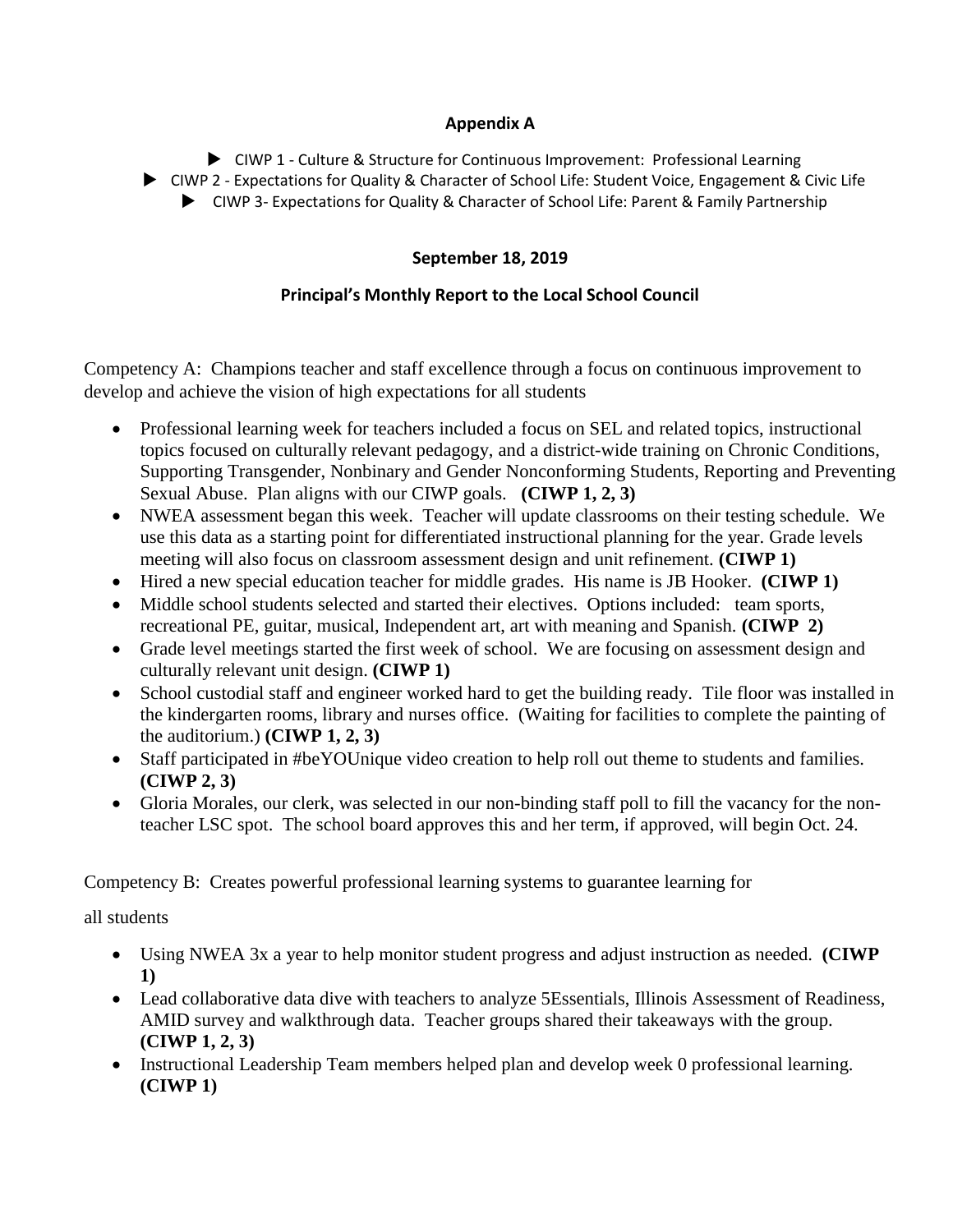Our professional learning communities worked together to collaboratively create learning focus for the year. **(CIWP 1)**

Competency C: Builds a culture focused on college and career readiness

- Professional development and supporting SEL needs of students with things like morning meetings, buddy classrooms, quarterly themes will be utilized. School-wide morning meetings/advisories start in October. **(CIWP 2)**
- Hosted pep rally on Monday to roll out #beYOUnique theme. Students performed and lead the event. **(CIWP 2)**
- PD week sessions focused on understanding our students in various ways (as learners, as individuals, impact of trauma, etc.). **(CIWP 1, 2)**
- Counselor has meet with new student groups to help them acclimate and feel connected. (CIWP 2)
- Superstore is going strong. They have been actively selling and truly managing their business. **(CIWP 3)**
- Middle grade students currently applying for jobs including greeters, daily message designer, instructional assistant, SN ambassador, etc. **(CIWP 3).**

Competency D: Empowers and motivates families and the community to become engaged

- Weekly updates have been sent out to inform parents of special events and important information. Will continue monthly newsletters. **(CIWP 3)**
- Volunteer days were a success. Volunteers helped organize materials, finish bulletin boards, build furniture, paint, etc. **(CIWP 3)**
- KDG Round Up was a success. Families got a chance to learn more about the school and become more familiar with the building. **(CIWP 2, 3)**
- Back to School Picnic was a fun time. Many families were able to come, connect, find out classroom assignments and learn more about some of the school and J at School programs. **(CIWP 3)**
- Parent Handbook shared and posted on the website. **(CIWP 3)**
- Open House had a strong turnout. Derrick and I did 2 presentations. Teachers had various presentations or activities. **(CIWP 3)**
- Working with Single Story, Inc. to develop parent plan for this year. The Diversity committee is currently finalizing the goals. **(CIWP 3)**
- Hosted the 3rd Annual Skinner North Chess Tournament last Saturday. **(CIWP 3)**
- SNUG and Johanna coordinating to host High School Fair and Academic Center and High School Forum on Oct. 1. The fair will be from 3:30-5:30 and the Forum at 5:45. **(CIWP 3)**
- Back to School Parent Coffee occurred on the first day of school. Thank you to FoSN for sponsoring! **(CIWP 3)**
- Admin having weekly meeting with J at School to review expectations and logistical needs. **(CIWP 1, 2)**

Competency E: Relentlessly pursues self-disciplined thinking and action